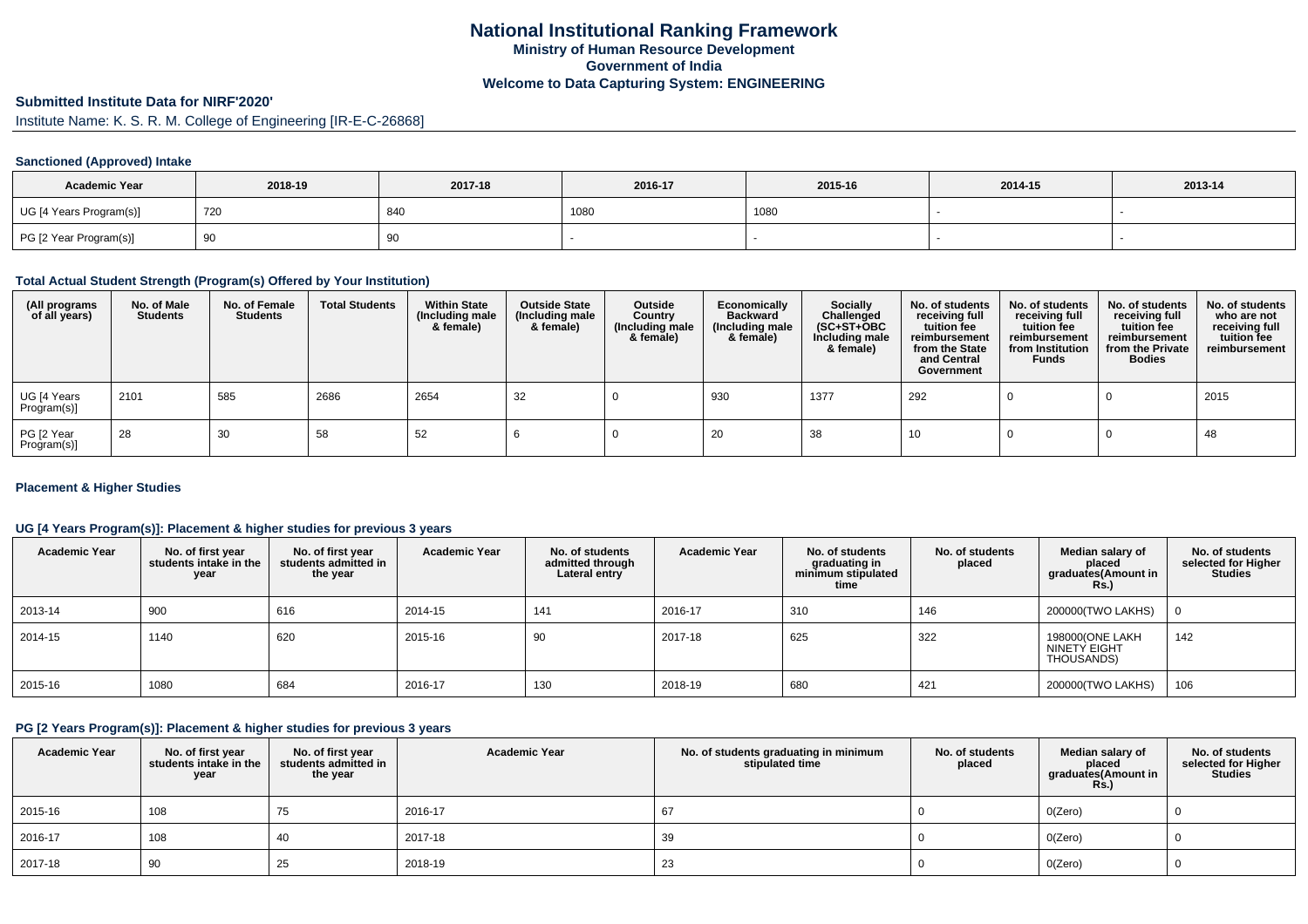#### **Ph.D Student Details**

| Ph.D (Student pursuing doctoral program till 2017-18; Students admitted in the academic year 2018-19 should not be entered here.) |         |         |         |  |  |  |  |
|-----------------------------------------------------------------------------------------------------------------------------------|---------|---------|---------|--|--|--|--|
| <b>Total Students</b>                                                                                                             |         |         |         |  |  |  |  |
| Full Time                                                                                                                         |         |         |         |  |  |  |  |
| Part Time                                                                                                                         |         |         |         |  |  |  |  |
| No. of Ph.D students graduated (including Integrated Ph.D)                                                                        |         |         |         |  |  |  |  |
|                                                                                                                                   | 2018-19 | 2017-18 | 2016-17 |  |  |  |  |
| Full Time                                                                                                                         |         |         |         |  |  |  |  |
| Part Time                                                                                                                         |         |         |         |  |  |  |  |

## **Financial Resources: Utilised Amount for the Capital expenditure for previous 3 years**

| <b>Academic Year</b>                                                                                                                                                                      | 2018-19                                                             | 2017-18                                                                     | 2016-17                                                              |  |  |  |  |  |  |
|-------------------------------------------------------------------------------------------------------------------------------------------------------------------------------------------|---------------------------------------------------------------------|-----------------------------------------------------------------------------|----------------------------------------------------------------------|--|--|--|--|--|--|
|                                                                                                                                                                                           | <b>Utilised Amount</b>                                              | <b>Utilised Amount</b>                                                      | <b>Utilised Amount</b>                                               |  |  |  |  |  |  |
| Annual Capital Expenditure on Academic Activities and Resources (excluding expenditure on buildings)                                                                                      |                                                                     |                                                                             |                                                                      |  |  |  |  |  |  |
| Library (Books, Journals and e-Resources only)                                                                                                                                            | 885204 (EIGHT LAKHS EIGHTY FIVE THOUSAND TWO<br>HUNDRED FOUR)       | 866802 (EIGHT LAKHS SIXTY SIX THOUSAND EIGHT<br>HUNDRED TWO)                | 1170936 (ELEVEN LAKHS SEVENTY THOUSAND NINE<br>HUNDRED THIRTY SIX)   |  |  |  |  |  |  |
| New Equipment and software for Laboratories                                                                                                                                               | 9805208 (NINETY EIGHT LAKHS FIVE THOUSAND TWO<br>HUNDRED EIGHT)     | 5554538 (FIFTY FIVE LAKHS FIFTY FOUR THOUSAND FIVE<br>HUNDRED THIRTY EIGHT) | 1740525 (SEVENTEEN LAKHS FORTY THOUSAND FIVE<br>HUNDRED TWENTY FIVE) |  |  |  |  |  |  |
| <b>Engineering Workshops</b>                                                                                                                                                              | 423446 (FOUR LAKHS TWENTY THREE THOUSAND FOUR<br>HUNDRED FORTY SIX) | 417048 (FOUR LAKHS SEVENTEEN THOUSAND FORTY<br>EIGHT)                       | 281124 (TWO LAKHS EIGHTY ONE THOUSAND ONE<br>HUNDRED TWENTY FOUR)    |  |  |  |  |  |  |
| Other expenditure on creation of Capital Assets (For setting up<br>classrooms, seminar hall, conference hall, library, Lab, Engg<br>workshops excluding expenditure on Land and Building) | 1644380 (SIXTEEN LAKHS FORTY FOUR THOUSAND<br>THREE HUNDRED EIGHTY) | 502347 (FIVE LAKHS TWO THOUSAND THREE HUNDRED<br>FORTY SEVEN)               | 492820 (FOUR LAKHS NINETY TWO THOUSAND EIGHT<br>HUNDRED TWENTY)      |  |  |  |  |  |  |

## **Financial Resources: Utilised Amount for the Operational expenditure for previous 3 years**

| <b>Academic Year</b>                                                                                                                                                                            | 2018-19                                                                                | 2017-18                                                                          | 2016-17                                                              |  |  |  |  |  |  |
|-------------------------------------------------------------------------------------------------------------------------------------------------------------------------------------------------|----------------------------------------------------------------------------------------|----------------------------------------------------------------------------------|----------------------------------------------------------------------|--|--|--|--|--|--|
|                                                                                                                                                                                                 | <b>Utilised Amount</b>                                                                 | <b>Utilised Amount</b>                                                           |                                                                      |  |  |  |  |  |  |
| <b>Annual Operational Expenditure</b>                                                                                                                                                           |                                                                                        |                                                                                  |                                                                      |  |  |  |  |  |  |
| Salaries (Teaching and Non Teaching staff)                                                                                                                                                      | 123470125 (TWELVE CRORE THIRTY FOUR LAKHS<br>SEVENTY THOUSAND ONE HUNDRED TWENTY FIVE) | 152614604 (FIFTEEN CRORE TWENTY SIX LAKHS<br>FOURTEEN THOUSAND SIX HUNDRED FOUR) | 90064292 (NINE CRORE SIXTY FOUR THOUSAND TWO<br>HUNDRED NINETY TWO ) |  |  |  |  |  |  |
| Maintenance of Academic Infrastructure or consumables and<br>other running expenditures (excluding maintenance of hostels<br>and allied services, rent of the building, depreciation cost, etc) | 2405667 (TWENTY FOUR LAKHS FIVE THOUSAND SIX<br>HUNDRED SIXTY SEVEN)                   | 5204155 (FIFTY TWO LAKHS FOUR THOUSAND ONE<br>HUNDRED FIFTY FIVE)                | 4215120 (FORTY TWO LAKHS FIFTEEN THOUSAND ONE<br>HUNDRED TWENTY)     |  |  |  |  |  |  |
| Seminars/Conferences/Workshops                                                                                                                                                                  | 423446 (FOUR LAKHS TWENTY THREE THOUSAND FOUR<br>HUNDRED FORTY SIX)                    | 380178 (THREE LAKHS EIGHTY THOUSAND ONE<br>HUNDRED SEVENTY EIGHT)                | 320127 (THREE LAKHS TWENTY THOUSAND ONE<br>HUNDRED TWENTY SEVEN)     |  |  |  |  |  |  |

**IPR**

| Calendar year            | 2018 | 2017 | 2016 |
|--------------------------|------|------|------|
| No. of Patents Published |      |      |      |
| No. of Patents Granted   |      |      |      |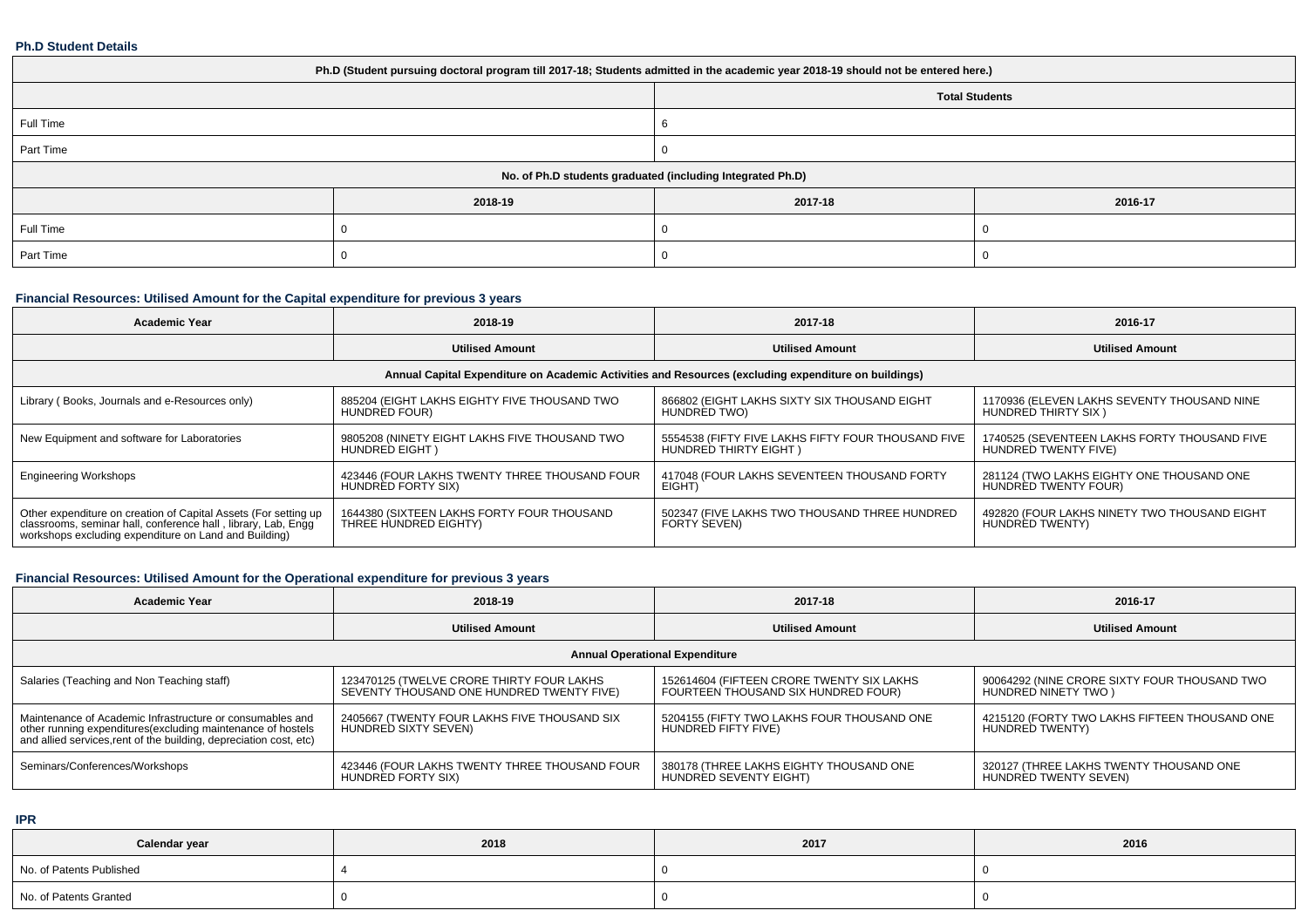## **Sponsored Research Details**

| <b>Financial Year</b>                    | 2018-19                        | 2017-18 | 2016-17 |
|------------------------------------------|--------------------------------|---------|---------|
| Total no. of Sponsored Projects          |                                |         |         |
| Total no. of Funding Agencies            |                                |         |         |
| Total Amount Received (Amount in Rupees) | 675000                         |         |         |
| Amount Received in Words                 | Six Lakh Seventy Five Thousand | Zero    | Zero    |

# **Consultancy Project Details**

| <b>Financial Year</b>                    | 2018-19                           | 2017-18                                                  | 2016-17   |
|------------------------------------------|-----------------------------------|----------------------------------------------------------|-----------|
| Total no. of Consultancy Projects        | 135                               | 235                                                      | 150       |
| Total no. of Client Organizations        | 135                               |                                                          | -30       |
| Total Amount Received (Amount in Rupees) | 2890000                           | 1586720                                                  | 1000000   |
| Amount Received in Words                 | Twenty Eight Lakh Ninety Thousand | Fifteen lakhs Eighty Six Thousand Seven Hundreden Twenty | Ten Lakhs |

# **PCS Facilities: Facilities of physically challenged students**

| 1. Do your institution buildings have Lifts/Ramps?                                                                                                        | Yes, more than 80% of the buildings |
|-----------------------------------------------------------------------------------------------------------------------------------------------------------|-------------------------------------|
| 2. Do your institution have provision for walking aids, includingwheelchairs and transportation from one building to another for<br>handicapped students? | Yes                                 |
| 3. Do your institution buildings have specially designed toilets for handicapped students?                                                                | Yes, more than 80% of the buildings |

#### **Awards Details**

|                                                                                                              | 1. How many faculty member of your institution have received highly reputed national/international awards/recognition from central<br>government agencies in the previous academic year 2018-19 |                         |                                                      |                                                                                                    |                                       |                                                     |                            |                             |                               |
|--------------------------------------------------------------------------------------------------------------|-------------------------------------------------------------------------------------------------------------------------------------------------------------------------------------------------|-------------------------|------------------------------------------------------|----------------------------------------------------------------------------------------------------|---------------------------------------|-----------------------------------------------------|----------------------------|-----------------------------|-------------------------------|
| 2. How many students of your institution have won international awards in the previous academic year 2018-19 |                                                                                                                                                                                                 |                         |                                                      |                                                                                                    |                                       |                                                     |                            |                             |                               |
| <b>Srno</b>                                                                                                  | Name of the<br>Student/Name of the<br>Team                                                                                                                                                      | <b>Enrolment Number</b> | Name of the Award                                    | Name of International<br>Institution/Organisati<br>on from where the<br>award has been<br>received | Address of the<br>Agency giving award | <b>Contact Email ID of</b><br>the Agency            | Year of receiving<br>award | Email ID of the<br>faculty  | Contact no. of the<br>faculty |
|                                                                                                              | Gopal Singh                                                                                                                                                                                     | 159Y1A0592              | Google Vulnerability<br>reward program Bug<br>Hunter | Google                                                                                             | Google, CA,USA                        | buganizer-<br>system+310427+7442<br>7528@google.com | 2018                       | gopalsingh112@gmail.<br>com | 4159008372                    |

#### **Accreditation**

#### **NBA Accreditation**

| <sup>i</sup> d NBA Accreditation?<br>1.Does vour institute have a valid. | NO. |
|--------------------------------------------------------------------------|-----|
|--------------------------------------------------------------------------|-----|

#### **Village Adoption**

| Have your institute adopted any village under Unnat Bharat Scheme? | <b>YES</b> |  |
|--------------------------------------------------------------------|------------|--|
|                                                                    |            |  |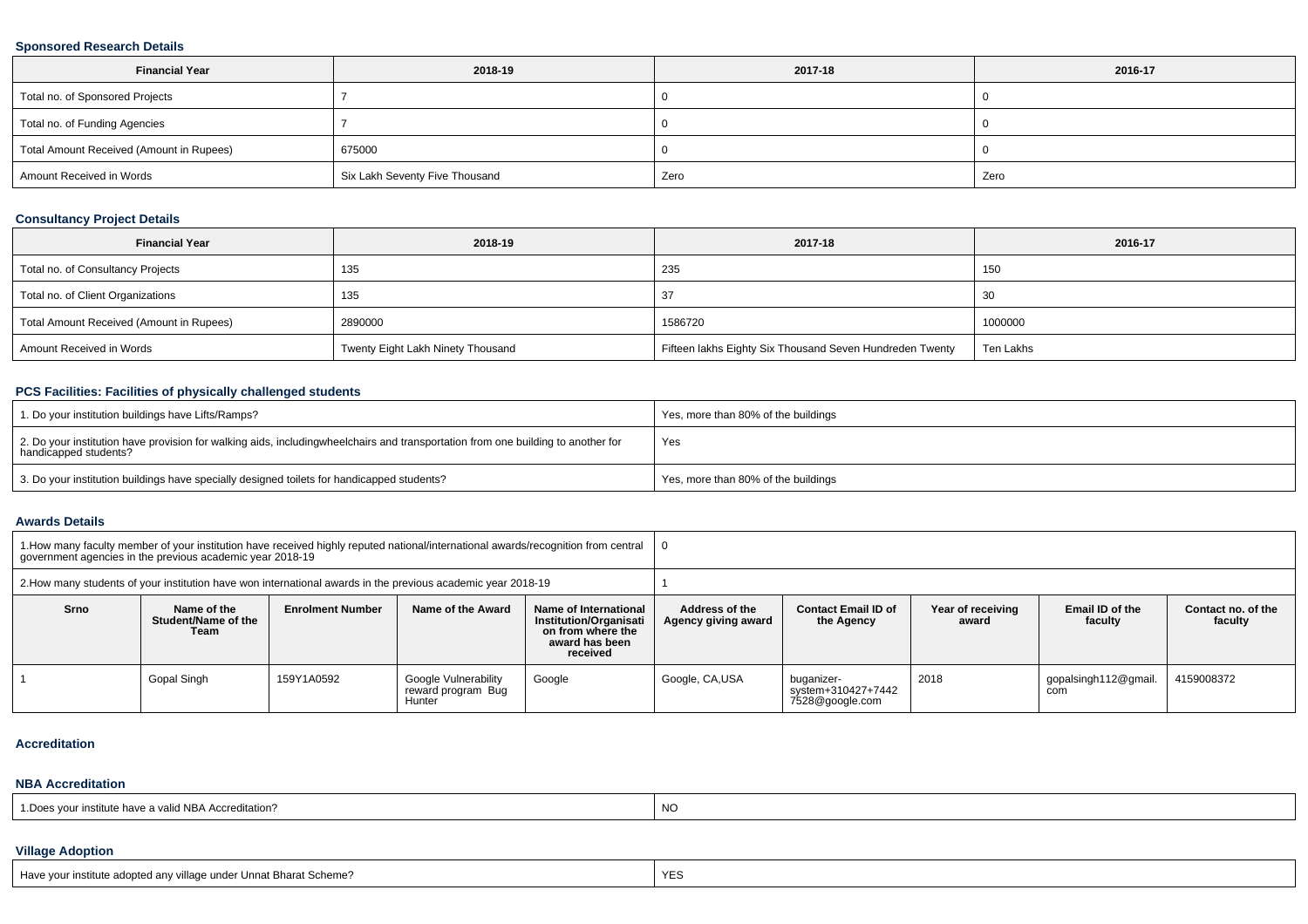## **Faculty Details**

| Srno           | Name                           | Age | Designation            | Gender | Qualification | <b>Experience (In</b><br>Months) | <b>Is Associated</b><br><b>Last Year</b> | <b>Currently</b><br>working with<br>institution? | <b>Joining Date</b> | <b>Leaving Date</b>      | <b>Association type</b> |
|----------------|--------------------------------|-----|------------------------|--------|---------------|----------------------------------|------------------------------------------|--------------------------------------------------|---------------------|--------------------------|-------------------------|
| $\mathbf{1}$   | S MUNAWAR ALI                  | 30  | Assistant<br>Professor | Male   | M.Tech        | 84                               | No                                       | Yes                                              | 03-07-2017          | Ξ.                       | Regular                 |
| $\overline{c}$ | <b>K SUSHMITHA</b>             | 34  | Assistant<br>Professor | Female | Ph.D          | 28                               | No                                       | Yes                                              | 05-07-2017          | $\overline{\phantom{a}}$ | Regular                 |
| 3              | D Ravikanth                    | 48  | Professor              | Male   | Ph.D          | 260                              | Yes                                      | Yes                                              | 25-02-1998          | $\overline{\phantom{a}}$ | Regular                 |
| 4              | R V Sri Hari                   | 37  | Associate<br>Professor | Male   | M.Tech        | 172                              | Yes                                      | Yes                                              | 07-07-2005          | --                       | Regular                 |
| 5              | T Venkata<br>Chalapathi        | 38  | Assistant<br>Professor | Male   | M.Tech        | 37                               | No                                       | Yes                                              | 15-07-2016          | $\overline{\phantom{a}}$ | Regular                 |
| 6              | A Hari Krishna                 | 35  | Assistant<br>Professor | Male   | M.Tech        | 148                              | Yes                                      | Yes                                              | 02-07-2007          | $\overline{\phantom{a}}$ | Regular                 |
|                | M Ramamurthy<br>Naik           | 38  | Assistant<br>Professor | Male   | M.Tech        | 148                              | Yes                                      | Yes                                              | 29-06-2007          | --                       | Regular                 |
| 8              | G Anusha                       | 35  | Assistant<br>Professor | Female | M.Tech        | 100                              | Yes                                      | Yes                                              | 28-10-2008          | $\overline{\phantom{a}}$ | Regular                 |
| 9              | <b>B</b> Srihari               | 45  | Assistant<br>Professor | Male   | M.Tech        | 135                              | Yes                                      | Yes                                              | 13-08-2008          | $\overline{\phantom{a}}$ | Regular                 |
| 10             | M Lakshmi<br>Narayana          | 34  | Assistant<br>Professor | Male   | M.Tech        | 88                               | Yes                                      | Yes                                              | 04-07-2012          | --                       | Regular                 |
| 11             | G Hussain Basha                | 31  | Assistant<br>Professor | Male   | M.Tech        | 50                               | Yes                                      | Yes                                              | 15-09-2015          | $\overline{\phantom{a}}$ | Regular                 |
| 12             | N Radha Krishna                | 42  | Assistant<br>Professor | Male   | M.Tech        | 76                               | Yes                                      | Yes                                              | 27-06-2013          | $\overline{\phantom{a}}$ | Regular                 |
| 13             | P K<br>Chaitanyakanth<br>Reddy | 38  | Assistant<br>Professor | Male   | M.Tech        | 76                               | Yes                                      | Yes                                              | 08-07-2013          | --                       | Regular                 |
| 14             | S Gururaja                     | 37  | Assistant<br>Professor | Male   | M.Tech        | 171                              | Yes                                      | Yes                                              | 01-08-2005          | --                       | Regular                 |
| 15             | Shaik Riyaz Banu               | 34  | Assistant<br>Professor | Female | M.Tech        | 158                              | Yes                                      | Yes                                              | 19-08-2006          | $\overline{\phantom{a}}$ | Regular                 |
| 16             | C N Arpitha                    | 48  | Associate<br>Professor | Female | M.Tech        | 279                              | Yes                                      | Yes                                              | 22-07-1996          | $\overline{\phantom{a}}$ | Regular                 |
| 17             | K Kalyan Kumar                 | 36  | Assistant<br>Professor | Male   | M.Tech        | 174                              | Yes                                      | Yes                                              | 01-12-2006          | $\overline{\phantom{a}}$ | Regular                 |
| 18             | M Sreenivasulu                 | 51  | Professor              | Male   | Ph.D          | 324                              | Yes                                      | Yes                                              | 09-11-1992          |                          | Regular                 |
| $19$           | J Sreenivasa<br>Reddy          | 35  | Assistant<br>Professor | Male   | M.Tech        | $100\,$                          | Yes                                      | Yes                                              | 01-07-2011          | $\overline{\phantom{a}}$ | Regular                 |
| 20             | K Ramesh Rao                   | 46  | Assistant<br>Professor | Male   | M.A           | 121                              | Yes                                      | Yes                                              | 01-10-2009          | $\overline{\phantom{a}}$ | Regular                 |
| 21             | P LAVANYA                      | 27  | Assistant<br>Professor | Female | M.Tech        | $24\,$                           | $\mathsf{No}$                            | Yes                                              | 08-12-2017          | $\overline{\phantom{a}}$ | Regular                 |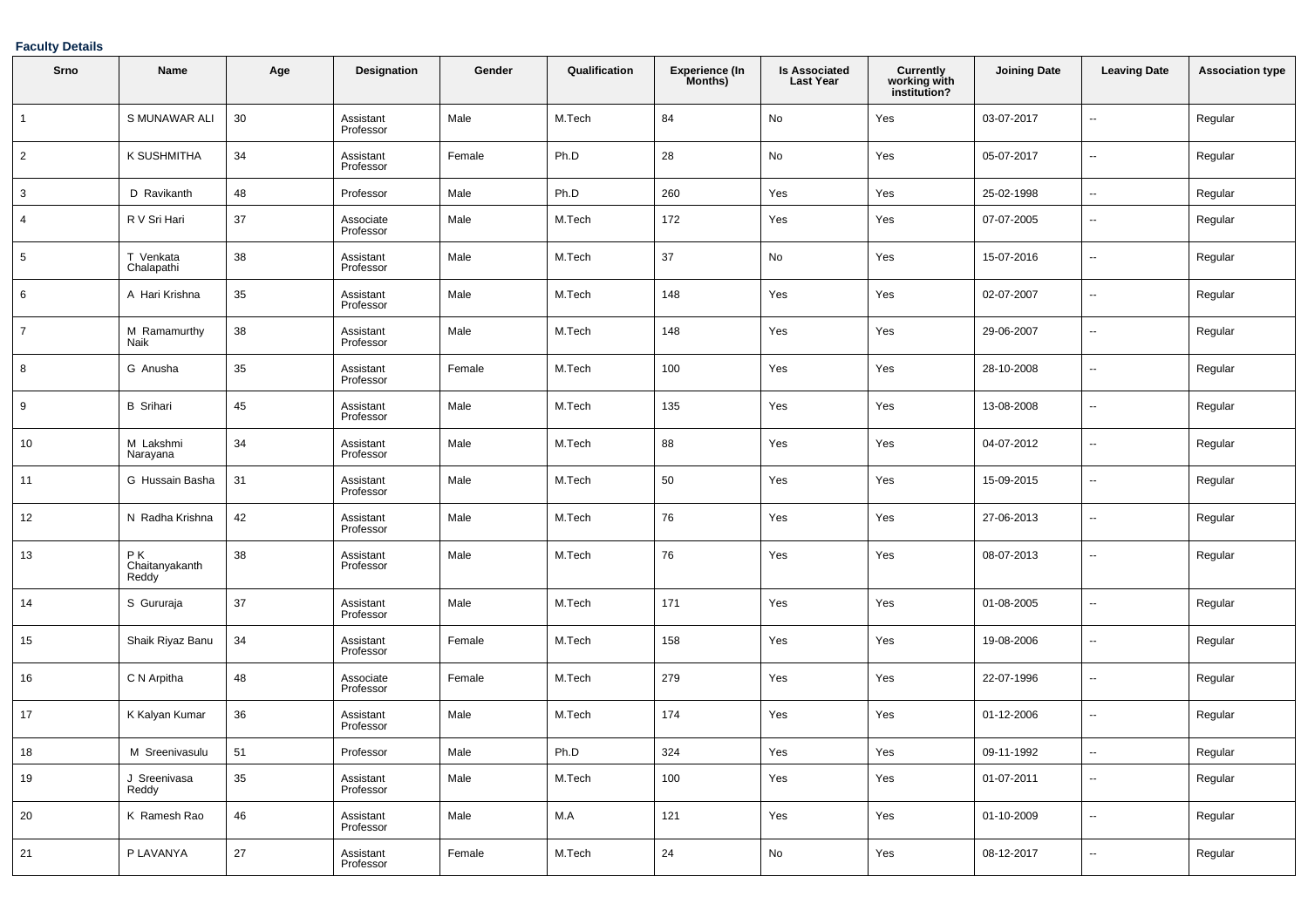| 22   | <b>B</b> Gouri               | 34 | Assistant<br>Professor | Female | M.Tech | 160 | Yes | Yes | 26-06-2006 | $\overline{\phantom{a}}$ | Regular |
|------|------------------------------|----|------------------------|--------|--------|-----|-----|-----|------------|--------------------------|---------|
| 23   | <b>B</b> Ramabhupal<br>Reddy | 57 | Associate<br>Professor | Male   | Ph.D   | 358 | Yes | Yes | 18-12-1989 | ۰.                       | Regular |
| 24   | P Rajendra<br>Kumar          | 36 | Assistant<br>Professor | Male   | M.Tech | 148 | Yes | Yes | 02-07-2012 | $\overline{\phantom{a}}$ | Regular |
| 25   | K Jyothsna                   | 27 | Assistant<br>Professor | Female | M.Tech | 49  | Yes | Yes | 08-10-2015 | --                       | Regular |
| 26   | T Kishore Kumar              | 34 | Assistant<br>Professor | Male   | M.Tech | 135 | Yes | Yes | 02-07-2008 | $\overline{\phantom{a}}$ | Regular |
| 27   | C G Revathi                  | 31 | Assistant<br>Professor | Female | M.Tech | 100 | Yes | Yes | 01-07-2011 | $\overline{\phantom{a}}$ | Regular |
| 28   | V NITHYA<br>SYAMALA          | 26 | Assistant<br>Professor | Female | M.Tech | 24  | No  | Yes | 29-06-2017 | $\overline{\phantom{a}}$ | Regular |
| 29   | V V Prasad                   | 48 | Assistant<br>Professor | Male   | M.Tech | 157 | Yes | Yes | 21-09-2006 | $\overline{\phantom{a}}$ | Regular |
| 30   | K Sudershan<br>Kumar         | 51 | Assistant<br>Professor | Male   | M.Tech | 52  | Yes | Yes | 01-07-2015 | $\overline{\phantom{a}}$ | Regular |
| 31   | V Giridhar                   | 51 | Professor              | Male   | Ph.D   | 310 | Yes | Yes | 03-12-2005 | $\overline{\phantom{a}}$ | Regular |
| 32   | G Nagendra<br>Babu           | 35 | Assistant<br>Professor | Male   | M.Tech | 158 | Yes | Yes | 26-08-2006 | $\overline{\phantom{a}}$ | Regular |
| 33   | M Swetha                     | 32 | Assistant<br>Professor | Female | Ph.D   | 61  | Yes | Yes | 25-09-2014 | $\overline{\phantom{a}}$ | Regular |
| 34   | M Mary Jasmine               | 30 | Assistant<br>Professor | Female | M.Sc.  | 72  | Yes | Yes | 19-10-2013 | $\overline{\phantom{a}}$ | Regular |
| 35   | P Kishore Kumar<br>Reddy     | 35 | Assistant<br>Professor | Male   | M.Tech | 144 | Yes | Yes | 19-10-2009 | $\overline{\phantom{a}}$ | Regular |
| 36   | K Divya Lakshmi              | 29 | Assistant<br>Professor | Female | M.Tech | 52  | Yes | Yes | 03-07-2015 | $\overline{\phantom{a}}$ | Regular |
| 37   | M Venkata<br>Narayana        | 42 | Professor              | Male   | Ph.D   | 219 | Yes | Yes | 26-07-2001 | $\overline{\phantom{a}}$ | Regular |
| 38   | K Rajagopal                  | 59 | Professor              | Male   | Ph.D   | 430 | Yes | Yes | 08-12-1984 | ۰.                       | Regular |
| 39   | K Khasimpeera                | 35 | Assistant<br>Professor | Male   | M.COM  | 82  | Yes | Yes | 12-12-2012 | $\overline{\phantom{a}}$ | Regular |
| 40   | Saleha Tabassum              | 36 | Assistant<br>Professor | Female | M.Tech | 154 | Yes | Yes | 04-12-2006 | $\overline{\phantom{a}}$ | Regular |
| - 41 | K Pavan Kumar                | 35 | Assistant<br>Professor | Male   | M.Tech | 154 | Yes | Yes | 06-12-2006 | $\overline{\phantom{a}}$ | Regular |
| 42   | G Suneel Kumar               | 35 | Assistant<br>Professor | Male   | M.Tech | 147 | Yes | Yes | 04-08-2007 | $\overline{\phantom{a}}$ | Regular |
| 43   | P Sreenivas                  | 42 | Assistant<br>Professor | Male   | M.Tech | 184 | Yes | Yes | 02-07-2004 | $\overline{\phantom{a}}$ | Regular |
| 44   | V Ramesh Babu                | 49 | Assistant<br>Professor | Male   | M.Tech | 180 | Yes | Yes | 01-10-2005 | $\overline{\phantom{a}}$ | Regular |
| 45   | G Hemalatha                  | 43 | Professor              | Female | Ph.D   | 255 | Yes | Yes | 29-07-1998 | $\overline{\phantom{a}}$ | Regular |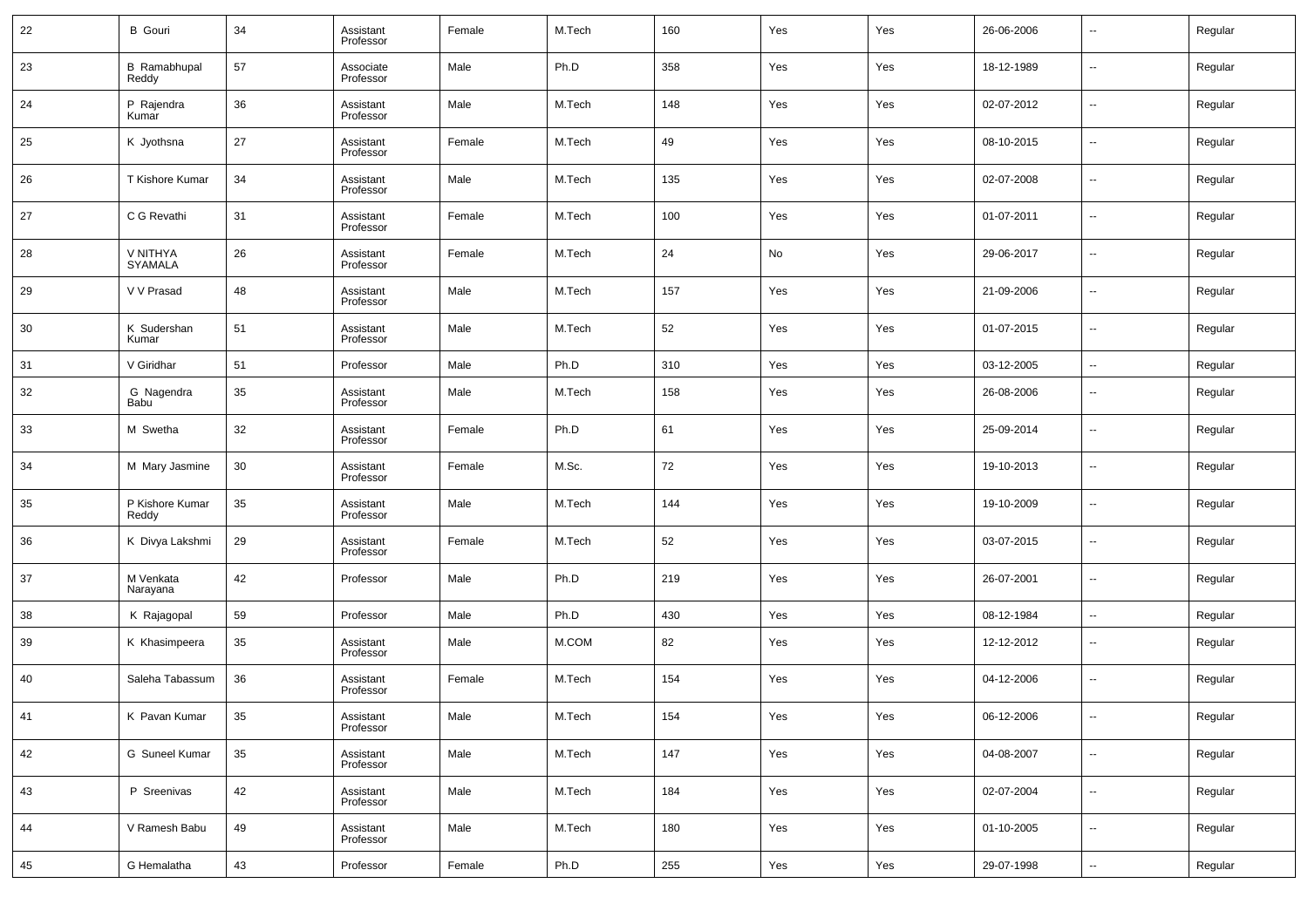| 46 | Y SUGUNAMMA             | 28         | Assistant<br>Professor | Female | M.Tech  | 40  | No  | Yes | 03-07-2017 | --                       | Regular |
|----|-------------------------|------------|------------------------|--------|---------|-----|-----|-----|------------|--------------------------|---------|
| 47 | N Raghunatha<br>Reddy   | 49         | Assistant<br>Professor | Male   | M.A     | 61  | Yes | Yes | 24-09-2014 | $\overline{\phantom{a}}$ | Regular |
| 48 | K Amaresh               | 47         | Professor              | Male   | Ph.D    | 211 | Yes | Yes | 30-06-2004 | $\overline{\phantom{a}}$ | Regular |
| 49 | Y Prasad Reddy          | 36         | Assistant<br>Professor | Male   | M.Tech  | 132 | Yes | Yes | 17-10-2008 | $\overline{\phantom{a}}$ | Regular |
| 50 | K B Pullamma            | 36         | Assistant<br>Professor | Female | M.Tech  | 68  | Yes | Yes | 17-02-2014 | $\overline{\phantom{a}}$ | Regular |
| 51 | P Krishnateja<br>Yadav  | 30         | Assistant<br>Professor | Male   | M.Tech  | 51  | Yes | Yes | 27-07-2015 | $\overline{\phantom{a}}$ | Regular |
| 52 | M Prabhakar             | 45         | Assistant<br>Professor | Male   | M.Tech  | 212 | Yes | Yes | 21-02-2008 | $\overline{\phantom{a}}$ | Regular |
| 53 | K Sreenivasa<br>Rao     | 41         | Associate<br>Professor | Male   | M.Tech  | 184 | Yes | Yes | 30-06-2004 | $\overline{\phantom{a}}$ | Regular |
| 54 | N Suresh Babu           | 35         | Assistant<br>Professor | Male   | M.Tech  | 88  | Yes | Yes | 30-06-2012 | $\overline{\phantom{a}}$ | Regular |
| 55 | S Mahaboob<br>Khan      | 32         | Assistant<br>Professor | Male   | M.Tech  | 88  | Yes | Yes | 28-06-2012 | $\overline{\phantom{a}}$ | Regular |
| 56 | T V V S N Murthy        | 59         | Associate<br>Professor | Male   | M.Tech  | 422 | Yes | Yes | 13-08-1984 | $\overline{\phantom{a}}$ | Regular |
| 57 | <b>B</b> Manorama Devi  | 36         | Assistant<br>Professor | Female | M.Tech  | 170 | Yes | Yes | 24-08-2005 | $\overline{\phantom{a}}$ | Regular |
| 58 | S Jabeen                | 29         | Assistant<br>Professor | Female | M.Tech  | 52  | Yes | Yes | 02-07-2015 | $\overline{\phantom{a}}$ | Regular |
| 59 | S Zahiruddin            | 52         | Assistant<br>Professor | Male   | M.Tech  | 172 | Yes | Yes | 04-07-2005 | $\overline{\phantom{a}}$ | Regular |
| 60 | R Ramakrishna<br>Reddy  | 53         | Associate<br>Professor | Male   | M.Tech  | 274 | Yes | Yes | 19-12-1996 | $\overline{\phantom{a}}$ | Regular |
| 61 | G Sreedhar              | 41         | Assistant<br>Professor | Male   | M. Phil | 169 | Yes | Yes | 03-10-2005 | $\overline{\phantom{a}}$ | Regular |
| 62 | M Purushothama<br>Reddy | 32         | Assistant<br>Professor | Male   | M.Tech  | 86  | Yes | Yes | 13-09-2012 | $\overline{\phantom{a}}$ | Regular |
| 63 | Y JYOTHI                | 26         | Assistant<br>Professor | Female | M.Tech  | 28  | No  | Yes | 29-06-2017 | $\overline{\phantom{a}}$ | Regular |
| 64 | S Mallikarjuna<br>Reddy | 46         | Assistant<br>Professor | Male   | M.Tech  | 51  | Yes | Yes | 20-07-2015 | $\overline{\phantom{a}}$ | Regular |
| 65 | V Ramachandra<br>Reddy  | 42         | Assistant<br>Professor | Male   | M. Phil | 85  | Yes | Yes | 29-09-2012 | ۰.                       | Regular |
| 66 | N BHASKARA<br>REDDY     | 54         | Associate<br>Professor | Male   | M.A     | 329 | Yes | Yes | 27-02-1992 | ۰.                       | Regular |
| 67 | N Nagendra<br>Prasad    | 34         | Assistant<br>Professor | Male   | M.Tech  | 135 | Yes | Yes | 02-07-2008 | ۰.                       | Regular |
| 68 | M Sugunatha<br>Reddy    | 62         | Associate<br>Professor | Male   | Ph.D    | 411 | Yes | Yes | 16-07-1984 | ۰.                       | Regular |
| 69 | A Mohan                 | ${\bf 57}$ | Professor              | Male   | M.Tech  | 400 | Yes | Yes | 24-07-1986 | $\overline{\phantom{a}}$ | Regular |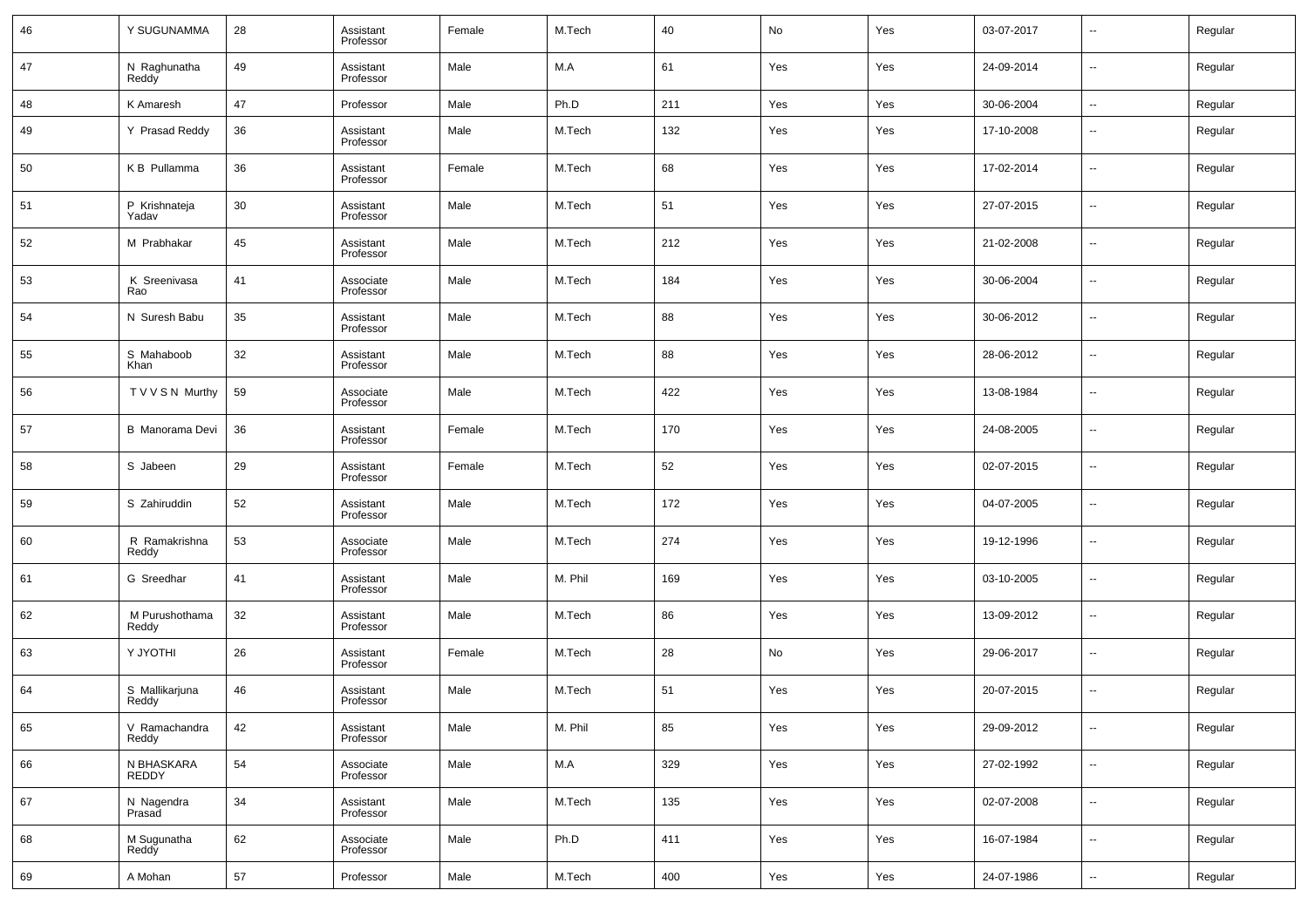| 70 | K Eswara Reddy            | 41     | Assistant<br>Professor | Male   | M. Phil | 85  | Yes | Yes | 05-10-2012 | $\sim$                   | Regular |
|----|---------------------------|--------|------------------------|--------|---------|-----|-----|-----|------------|--------------------------|---------|
| 71 | <b>B</b> Swetha           | 31     | Assistant<br>Professor | Female | M.Tech  | 88  | Yes | Yes | 25-06-2012 | --                       | Regular |
| 72 | G Sreenivasa<br>Reddy     | 50     | Professor              | Male   | Ph.D    | 160 | Yes | Yes | 30-06-2006 | $\overline{\phantom{a}}$ | Regular |
| 73 | A Anand Rao               | 44     | Assistant<br>Professor | Male   | M.A     | 140 | Yes | Yes | 29-02-2008 | --                       | Regular |
| 74 | N Prathap Kumar           | 37     | Assistant<br>Professor | Male   | M.Tech  | 127 | Yes | Yes | 12-03-2009 | $\overline{\phantom{a}}$ | Regular |
| 75 | K Venkata<br>Subbaiah     | 46     | Associate<br>Professor | Male   | M.Tech  | 243 | Yes | Yes | 31-07-1998 | --                       | Regular |
| 76 | A Valli Basha             | 39     | Assistant<br>Professor | Male   | M.Tech  | 195 | Yes | Yes | 11-07-2005 | ш,                       | Regular |
| 77 | C Nagaraja                | 50     | Assistant<br>Professor | Male   | M.Tech  | 239 | Yes | Yes | 14-12-2000 | --                       | Regular |
| 78 | J Suresh Babu             | 34     | Assistant<br>Professor | Male   | M.Tech  | 159 | Yes | Yes | 25-07-2007 | ш,                       | Regular |
| 79 | M Bhaskar Reddy           | 45     | Associate<br>Professor | Male   | M.Tech  | 243 | Yes | Yes | 19-07-1999 | --                       | Regular |
| 80 | V Sudha                   | 34     | Assistant<br>Professor | Female | M.Tech  | 109 | Yes | Yes | 08-10-2010 | ш,                       | Regular |
| 81 | N Sulochana               | 36     | Assistant<br>Professor | Female | Ph.D    | 61  | Yes | Yes | 25-09-2014 | --                       | Regular |
| 82 | M Chinna<br>Sanjeevaiah   | 37     | Assistant<br>Professor | Male   | M.COM   | 100 | Yes | Yes | 01-07-2011 | ш,                       | Regular |
| 83 | B Vahidarahiman<br>Banu   | 31     | Assistant<br>Professor | Female | M.Sc.   | 98  | Yes | Yes | 24-08-2011 | --                       | Regular |
| 84 | P Suresh Praveen<br>Kumar | 38     | Assistant<br>Professor | Male   | M.Tech  | 127 | Yes | Yes | 12-03-2009 | ш,                       | Regular |
| 85 | M Mohan Reddy             | 41     | Assistant<br>Professor | Male   | M.Tech  | 217 | Yes | Yes | 20-09-2001 | --                       | Regular |
| 86 | P V S Murali<br>Krishna   | 60     | Professor              | Male   | M.Tech  | 255 | Yes | Yes | 19-07-2002 | ш,                       | Regular |
| 87 | V Lokeswara<br>Reddy      | 44     | Professor              | Male   | Ph.D    | 214 | Yes | Yes | 02-01-2002 | --                       | Regular |
| 88 | T Kiran Kumar             | 48     | Professor              | Male   | Ph.D    | 196 | Yes | Yes | 26-06-2006 | $\overline{a}$           | Regular |
| 89 | <b>B</b> Veerasankar      | $35\,$ | Assistant<br>Professor | Male   | M.Sc.   | 132 | Yes | Yes | 16-10-2008 | $\sim$                   | Regular |
| 90 | D Merwin Rajesh           | 29     | Assistant<br>Professor | Male   | M.Tech  | 72  | Yes | Yes | 21-10-2013 | $\sim$                   | Regular |
| 91 | K Rama Mohan<br>Reddy     | 47     | Associate<br>Professor | Male   | M.Tech  | 252 | Yes | Yes | 03-06-2017 | $\sim$                   | Regular |
| 92 | I Sreevani                | 46     | Associate<br>Professor | Female | Ph.D    | 228 | Yes | Yes | 01-11-2000 | $\overline{\phantom{a}}$ | Regular |
| 93 | M V Rathnamma             | 34     | Associate<br>Professor | Female | Ph.D    | 69  | Yes | Yes | 06-02-2014 | $\sim$                   | Regular |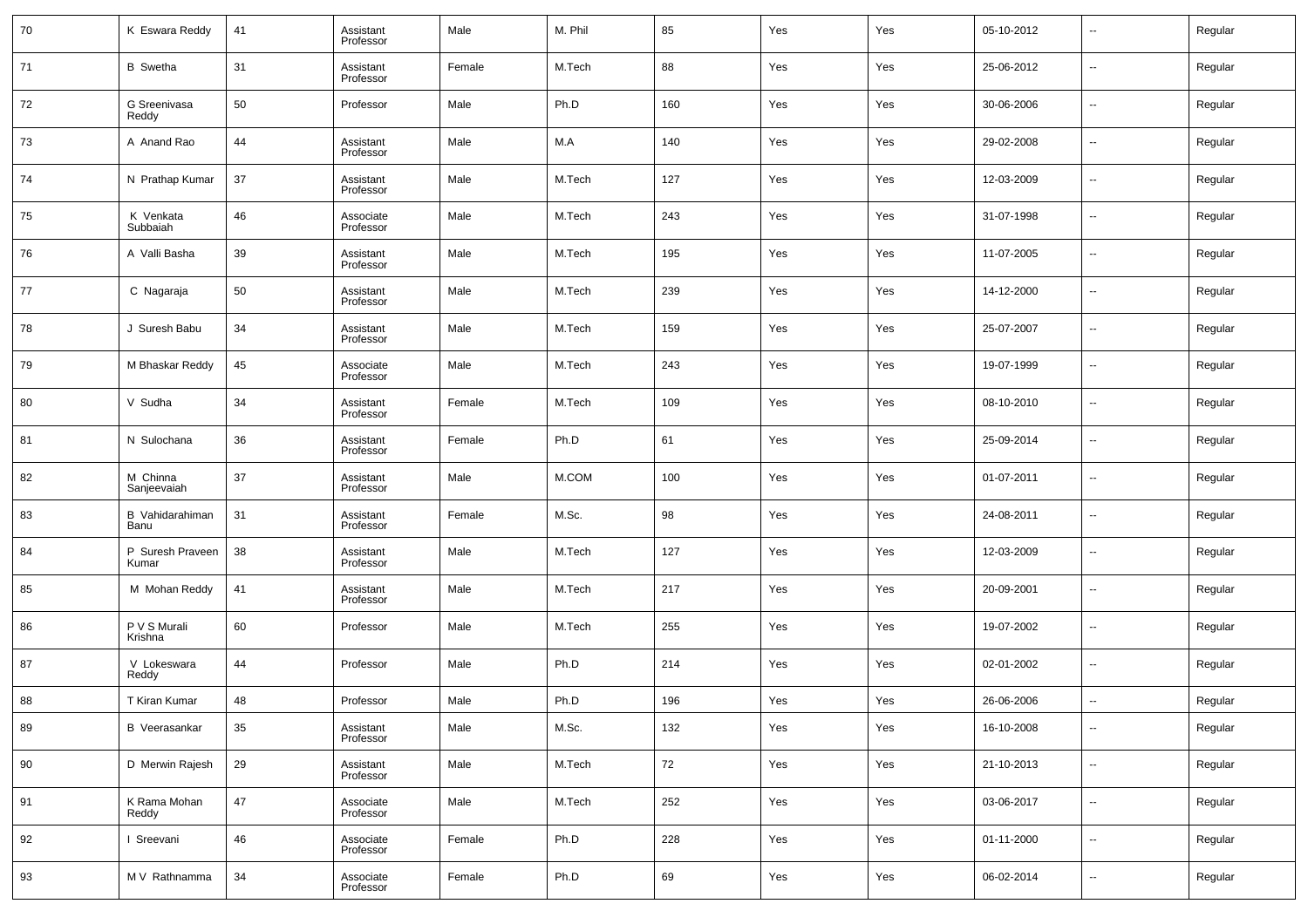| 94  | N J Pramod<br>Dhinakar          | 32 | Assistant<br>Professor | Male   | M.Tech  | 37     | No  | Yes | 12-07-2016 | --                       | Regular |
|-----|---------------------------------|----|------------------------|--------|---------|--------|-----|-----|------------|--------------------------|---------|
| 95  | P Durga Prasad                  | 38 | Assistant<br>Professor | Male   | M.Tech  | 142    | Yes | Yes | 10-12-2007 | --                       | Regular |
| 96  | S Sharmila Banu                 | 34 | Assistant<br>Professor | Female | M.Tech  | 133    | Yes | Yes | 01-10-2008 | --                       | Regular |
| 97  | Y Satheesh<br>Kumar Reddy       | 40 | Assistant<br>Professor | Male   | M. Phil | 204    | Yes | Yes | 24-10-2002 | $\sim$                   | Regular |
| 98  | G Radha                         | 40 | Assistant<br>Professor | Female | Ph.D    | 180    | Yes | Yes | 18-10-2004 | --                       | Regular |
| 99  | U Pradeep Kumar                 | 32 | Assistant<br>Professor | Male   | M.Tech  | 133    | Yes | Yes | 01-10-2008 | $\sim$                   | Regular |
| 100 | Md Mahaboob<br>Pasha            | 37 | Assistant<br>Professor | Male   | M.Tech  | 154    | Yes | Yes | 04-12-2006 | --                       | Regular |
| 101 | V S Srinivasa<br>Murthy         | 54 | Professor              | Male   | Ph.D    | 352    | Yes | Yes | 06-07-1990 | --                       | Regular |
| 102 | <b>B SRAVANI</b>                | 25 | Assistant<br>Professor | Female | M.Tech  | 24     | No  | Yes | 29-06-2017 | --                       | Regular |
| 103 | J Balaji                        | 42 | Assistant<br>Professor | Male   | M.Tech  | 156    | Yes | Yes | 15-09-2015 | --                       | Regular |
| 104 | S Khaja Khizar                  | 40 | Assistant<br>Professor | Male   | M.Tech  | 136    | Yes | Yes | 08-07-2008 | --                       | Regular |
| 105 | <b>M RAJASEKHAR</b>             | 25 | Assistant<br>Professor | Male   | M.Tech  | 18     | No  | Yes | 15-12-2017 | --                       | Regular |
| 106 | K JAGAN MOHAN                   | 27 | Assistant<br>Professor | Male   | M.Tech  | 30     | No  | Yes | 14-12-2017 | --                       | Regular |
| 107 | A JYOTHIRMAYI                   | 28 | Assistant<br>Professor | Female | M.Tech  | 36     | No  | Yes | 07-12-2017 | --                       | Regular |
| 108 | S Vijaya Kumar                  | 50 | Assistant<br>Professor | Male   | M.Tech  | 160    | Yes | Yes | 02-07-2007 | --                       | Regular |
| 109 | R MAHESH                        | 28 | Assistant<br>Professor | Male   | M.Tech  | 43     | No  | Yes | 29-06-2017 | --                       | Regular |
| 110 | Y Venkateswara<br>Raju          | 46 | Assistant<br>Professor | Male   | M.Tech  | 220    | Yes | Yes | 01-07-2011 | --                       | Regular |
| 111 | K Suresh Kumar                  | 50 | Associate<br>Professor | Male   | M.Tech  | 291    | Yes | Yes | 02-08-1995 | --                       | Regular |
| 112 | M Ravisankar<br>Reddy           | 37 | Assistant<br>Professor | Male   | M.Tech  | 72     | Yes | Yes | 17-10-2013 | --                       | Regular |
| 113 | <b>B</b> Subbarayudu            | 31 | Assistant<br>Professor | Male   | M.Tech  | 109    | Yes | Yes | 11-10-2010 | $\sim$                   | Regular |
| 114 | A RAHUL SAI                     | 25 | Assistant<br>Professor | Male   | M.Tech  | 18     | No  | Yes | 07-12-2017 | $\sim$                   | Regular |
| 115 | P V<br>.<br>VARARATHNA<br>KUMAR | 27 | Assistant<br>Professor | Male   | M.Tech  | 24     | No  | Yes | 29-06-2017 | $\sim$                   | Regular |
| 116 | K Niveditha                     | 29 | Assistant<br>Professor | Female | M.Tech  | $98\,$ | Yes | Yes | 02-09-2011 | $\overline{\phantom{a}}$ | Regular |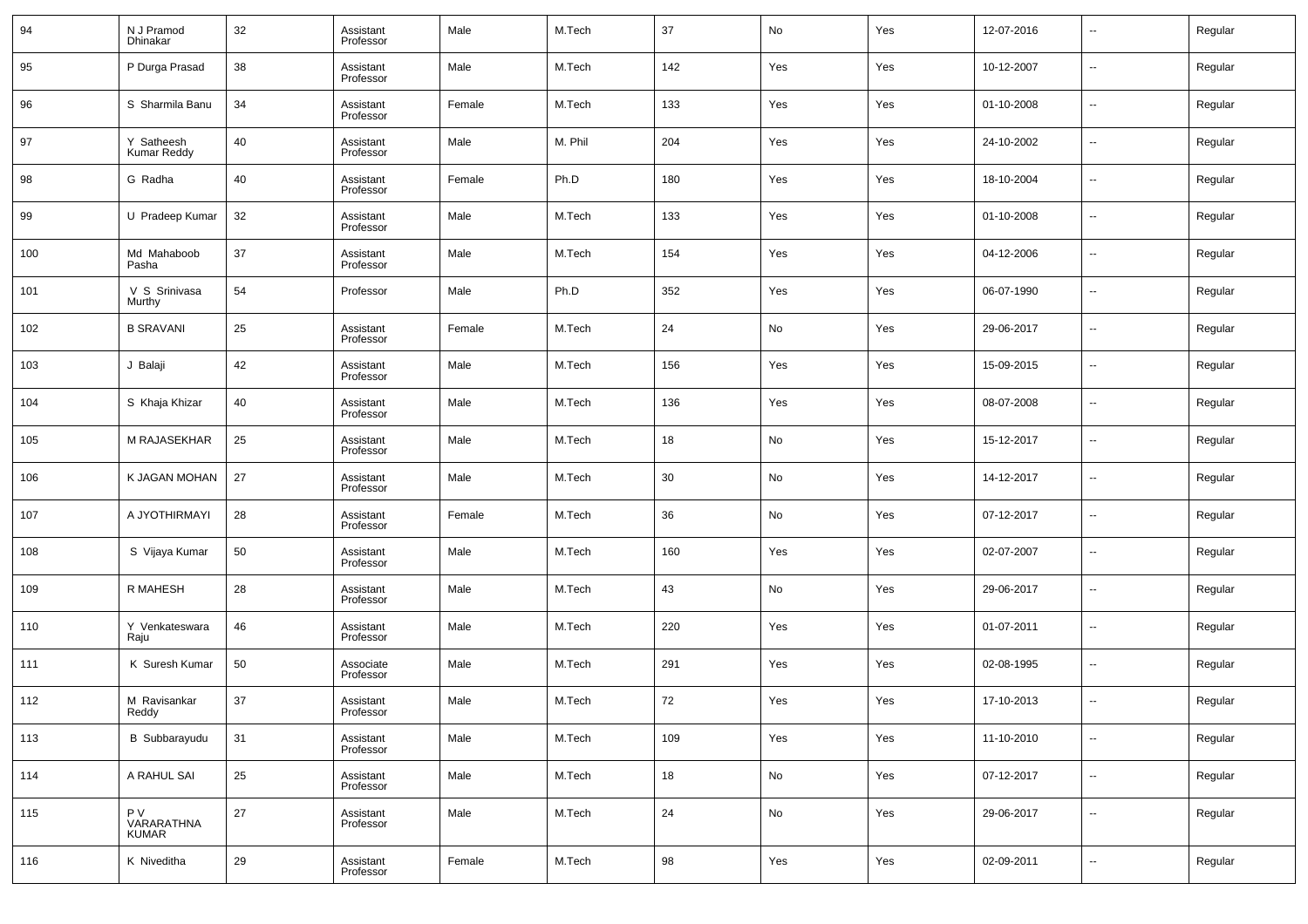| 117 | L Titus                    | 34 | Assistant<br>Professor | Male   | M.Tech  | 63     | Yes | Yes | 16-07-2014 | $\overline{\phantom{a}}$ | Regular |
|-----|----------------------------|----|------------------------|--------|---------|--------|-----|-----|------------|--------------------------|---------|
| 118 | K VENKATA<br><b>RAMANA</b> | 34 | Assistant<br>Professor | Male   | Ph.D    | 46     | No  | Yes | 22-09-2017 | $\overline{\phantom{a}}$ | Regular |
| 119 | S Manasa<br>Madhuri        | 32 | Assistant<br>Professor | Female | M.Tech  | 133    | Yes | Yes | 01-10-2008 | $\sim$                   | Regular |
| 120 | G Ameerjan                 | 31 | Assistant<br>Professor | Female | M.Tech  | 98     | Yes | Yes | 14-09-2011 | --                       | Regular |
| 121 | S Uma<br>Maheswari         | 32 | Assistant<br>Professor | Female | M.Tech  | 98     | Yes | Yes | 12-09-2011 | $\overline{\phantom{a}}$ | Regular |
| 122 | S Naga Sudhakar<br>Reddy   | 34 | Assistant<br>Professor | Male   | M.Tech  | 106    | Yes | Yes | 08-12-2008 | --                       | Regular |
| 123 | V Hari Babu                | 32 | Assistant<br>Professor | Male   | M.Tech  | 120    | Yes | Yes | 01-10-2009 | --                       | Regular |
| 124 | <b>B Veera Mounika</b>     | 28 | Assistant<br>Professor | Female | M.Tech  | 37     | No  | Yes | 11-07-2016 | $\overline{\phantom{a}}$ | Regular |
| 125 | M Jyotheeswari             | 29 | Assistant<br>Professor | Female | M.Tech  | 49     | Yes | Yes | 07-10-2015 | --                       | Regular |
| 126 | M D V Satya<br>Swaroop     | 28 | Assistant<br>Professor | Male   | M.Tech  | 52     | Yes | Yes | 03-07-2015 | $\overline{\phantom{a}}$ | Regular |
| 127 | M Ganga Devi               | 32 | Assistant<br>Professor | Female | M.Tech  | 72     | Yes | Yes | 19-10-2013 | --                       | Regular |
| 128 | P Venkata Ravi<br>Kiran    | 33 | Assistant<br>Professor | Male   | M.Tech  | 106    | Yes | Yes | 16-09-2015 | $\overline{\phantom{a}}$ | Regular |
| 129 | <b>B</b> Sagarika          | 28 | Assistant<br>Professor | Female | M.Tech  | 85     | Yes | Yes | 27-09-2012 | --                       | Regular |
| 130 | S Prakash Reddy            | 46 | Assistant<br>Professor | Male   | M. Phil | 141    | Yes | Yes | 08-02-2008 | --                       | Regular |
| 131 | P Ramya                    | 29 | Assistant<br>Professor | Female | M.Tech  | 100    | Yes | Yes | 01-07-2011 | --                       | Regular |
| 132 | K MD Jabiullah             | 32 | Assistant<br>Professor | Male   | M.Tech  | 52     | Yes | Yes | 01-07-2015 | --                       | Regular |
| 133 | T Lakshmi<br>Bhavani       | 28 | Assistant<br>Professor | Female | M.Tech  | 52     | Yes | Yes | 01-07-2015 | --                       | Regular |
| 134 | P Sudha                    | 34 | Assistant<br>Professor | Female | M.Tech  | 140    | Yes | Yes | 11-02-2008 | --                       | Regular |
| 135 | V Suryanarayana<br>Reddy   | 30 | Assistant<br>Professor | Male   | M.Tech  | 76     | Yes | Yes | 01-07-2013 | $\overline{\phantom{a}}$ | Regular |
| 136 | K Shobha Rani              | 31 | Assistant<br>Professor | Female | M.Tech  | $72\,$ | Yes | Yes | 21-10-2013 | $\sim$                   | Regular |
| 137 | C Blessy                   | 27 | Assistant<br>Professor | Female | M.Tech  | $37\,$ | No  | Yes | 11-07-2016 | $\sim$                   | Regular |
| 138 | P Meramma                  | 30 | Assistant<br>Professor | Female | M.Tech  | $37\,$ | No  | Yes | 11-07-2016 | $\sim$                   | Regular |
| 139 | K Vijaya Bhaskar<br>Reddy  | 45 | Assistant<br>Professor | Male   | M.A     | 85     | Yes | Yes | 03-10-2012 | $\overline{\phantom{a}}$ | Regular |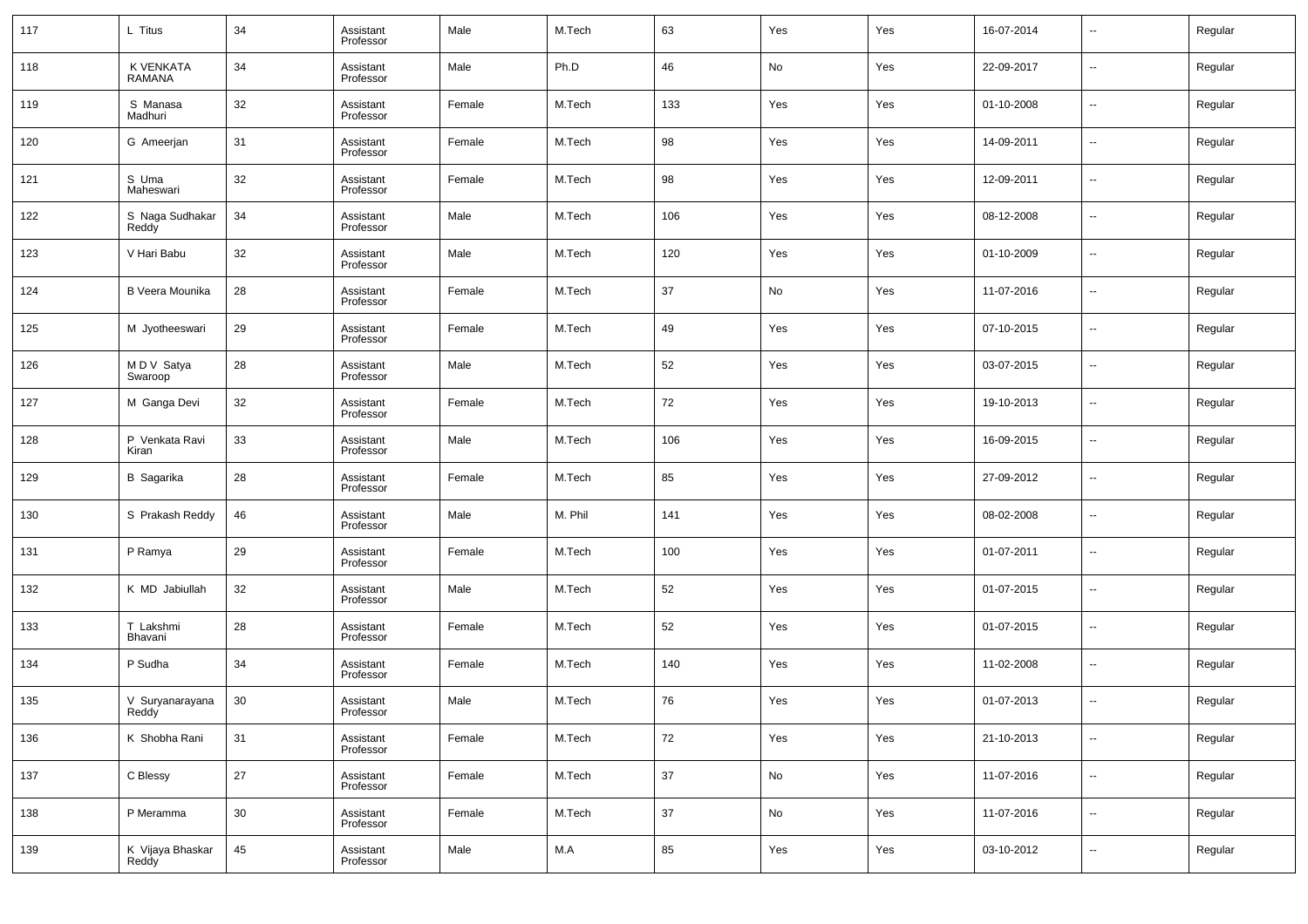| 140 | Y Nagarjuna<br>Reddy         | 29 | Assistant<br>Professor | Male   | M.Tech      | 37     | No  | Yes | 11-07-2016 | $\overline{\phantom{a}}$ | Regular |
|-----|------------------------------|----|------------------------|--------|-------------|--------|-----|-----|------------|--------------------------|---------|
| 141 | James Bhaskar                | 50 | Assistant<br>Professor | Male   | M.Tech      | 267    | Yes | Yes | 22-07-1997 | $\overline{\phantom{a}}$ | Regular |
| 142 | L Venkata Siva<br>Reddy      | 32 | Assistant<br>Professor | Male   | M.Tech      | 120    | Yes | Yes | 07-10-2009 | $\overline{\phantom{a}}$ | Regular |
| 143 | S Pravallika                 | 28 | Assistant<br>Professor | Female | M.Tech      | 52     | Yes | Yes | 01-07-2015 | $\overline{\phantom{a}}$ | Regular |
| 144 | P Lalitha                    | 36 | Assistant<br>Professor | Female | M.Tech      | 172    | Yes | Yes | 04-07-2005 | $\overline{\phantom{a}}$ | Regular |
| 145 | <b>SHAIK YASMIN</b>          | 26 | Assistant<br>Professor | Female | M.Tech      | 12     | Yes | Yes | 20-06-2018 | $\overline{\phantom{a}}$ | Regular |
| 146 | P BHAVYA                     | 28 | Assistant<br>Professor | Female | M.Tech      | 10     | Yes | Yes | 06-08-2018 | $\overline{\phantom{a}}$ | Regular |
| 147 | P NAGA<br>LAKSHMI            | 28 | Assistant<br>Professor | Female | M.Tech      | 8      | Yes | Yes | 28-11-2018 | $\overline{\phantom{a}}$ | Regular |
| 148 | <b>T MARIPRASATH</b>         | 34 | Associate<br>Professor | Male   | Ph.D        | 58     | Yes | Yes | 13-06-2018 | $\overline{\phantom{a}}$ | Regular |
| 149 | S KHADAR VALI                | 34 | Assistant<br>Professor | Male   | M.Tech      | 108    | Yes | Yes | 25-06-2018 | $\overline{\phantom{a}}$ | Regular |
| 150 | <b>B SUDARSHAN</b>           | 37 | Associate<br>Professor | Male   | Ph.D        | 119    | Yes | Yes | 18-06-2018 | $\overline{\phantom{a}}$ | Regular |
| 151 | <b>B ASWINI</b><br>KUMARI    | 26 | Assistant<br>Professor | Female | M.Tech      | 24     | Yes | Yes | 11-07-2018 | ш.                       | Regular |
| 152 | N USHA RANI                  | 26 | Assistant<br>Professor | Female | M.Tech      | 20     | Yes | Yes | 29-11-2018 | $\overline{\phantom{a}}$ | Regular |
| 153 | D ARUN KUMAR                 | 33 | Assistant<br>Professor | Male   | <b>SLET</b> | 108    | Yes | Yes | 27-06-2018 | ш.                       | Regular |
| 154 | M MANI KUMAR<br><b>REDDY</b> | 25 | Assistant<br>Professor | Male   | M.Tech      | 19     | Yes | Yes | 05-09-2018 | ш.                       | Regular |
| 155 | Y RAMANA<br><b>REDDY</b>     | 37 | Assistant<br>Professor | Male   | M.Sc.       | 119    | Yes | Yes | 20-07-2018 | --                       | Regular |
| 156 | N<br>RAMANJANEYA<br>REDDY    | 37 | Associate<br>Professor | Male   | Ph.D        | 84     | Yes | Yes | 30-06-2018 | --                       | Regular |
| 157 | U REDENKAIAH                 | 24 | Assistant<br>Professor | Male   | M.Tech      | 8      | Yes | Yes | 06-12-2018 | --                       | Regular |
| 158 | K SAI KRISHNA                | 25 | Assistant<br>Professor | Male   | M.Tech      | $\bf8$ | Yes | Yes | 10-12-2018 |                          | Regular |
| 159 | NEERATI<br>SIDDHIK           | 29 | Assistant<br>Professor | Male   | M.Tech      | 54     | Yes | Yes | 28-06-2012 | $\overline{\phantom{a}}$ | Regular |
| 160 | C HARSHA<br>VARDHAN<br>REDDY | 33 | Assistant<br>Professor | Male   | M.Tech      | 84     | Yes | Yes | 19-07-2014 | $\overline{\phantom{a}}$ | Regular |
| 161 | G<br>VENKATESWARL<br>U       | 38 | Assistant<br>Professor | Male   | M.Sc.       | 149    | Yes | Yes | 16-02-2008 | $\overline{\phantom{a}}$ | Regular |
| 162 | <b>K RAVALI</b>              | 27 | Assistant<br>Professor | Female | M.Tech      | 48     | Yes | Yes | 01-07-2015 | $\sim$                   | Regular |